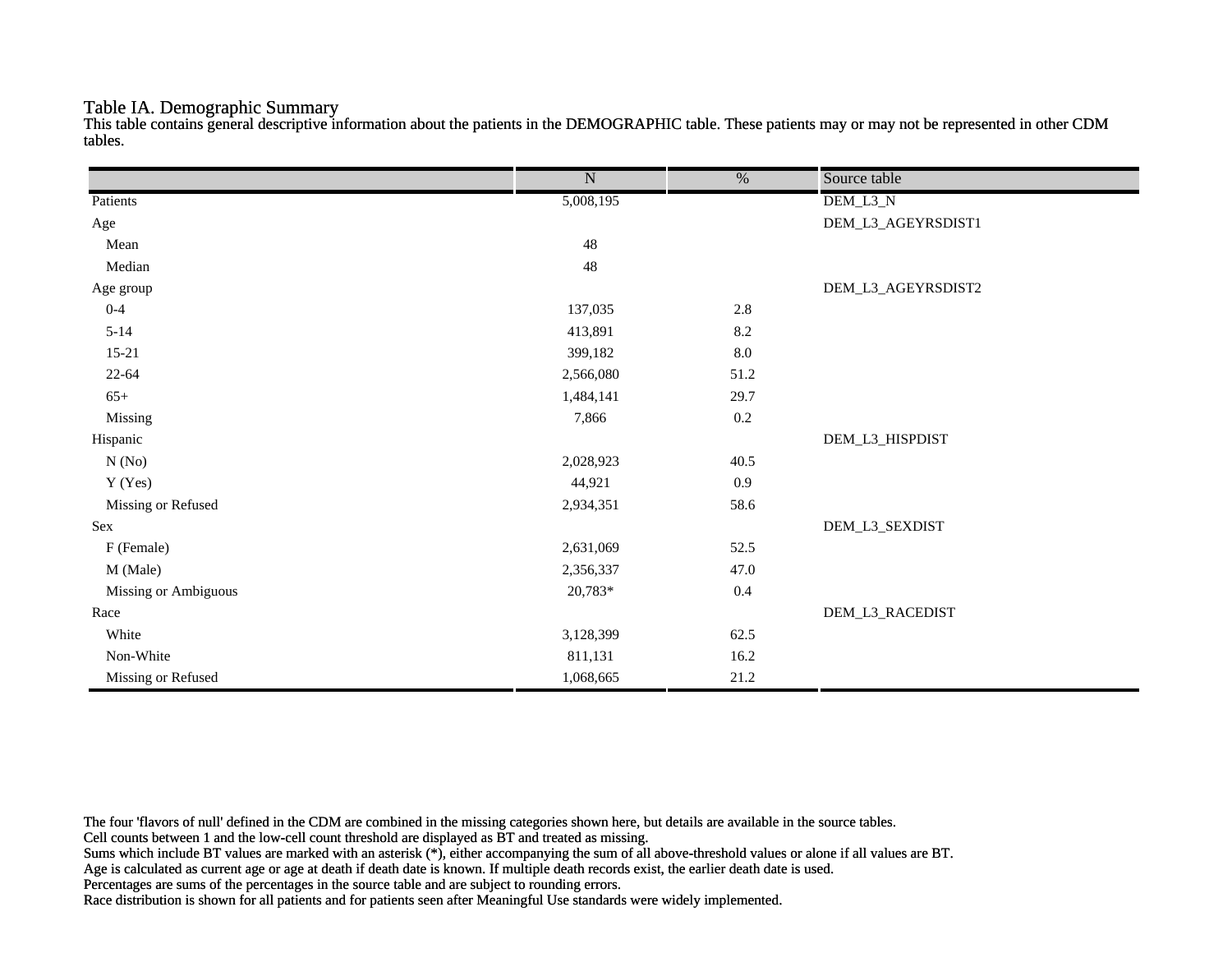#### Table IA. Demographic Summary (continued)

This table contains general descriptive information about the patients in the DEMOGRAPHIC table. These patients may or may not be represented in other CDM tables.

|                                                                                                                                                                   | $\mathbf N$      | $\%$  | Source table      |
|-------------------------------------------------------------------------------------------------------------------------------------------------------------------|------------------|-------|-------------------|
|                                                                                                                                                                   |                  |       |                   |
| Race among patients with at least 1 encounter after December 2011                                                                                                 |                  |       | XTBL_L3_RACE_ENC  |
| White                                                                                                                                                             | 2,215,956        | 67.5  |                   |
| Non-White                                                                                                                                                         | 603,996          | 18.4  |                   |
| Missing or Refused                                                                                                                                                | 465,299          | 14.2  |                   |
| Gender Identity                                                                                                                                                   |                  |       | DEM_L3_GENDERDIST |
| GQ (Genderqueer/Non-Binary)                                                                                                                                       | $\overline{0}$   | 0.0   |                   |
| M (Man)                                                                                                                                                           | $\theta$         | 0.0   |                   |
| W (Woman)                                                                                                                                                         | $\boldsymbol{0}$ | 0.0   |                   |
| MU (Multiple gender categories), SE (Something else),<br>TF (Transgender female/Trans woman/Male-to-female),<br>or TM (Transgender male/Trans man/Female-to-male) | $\mathbf{0}$     | 0.0   |                   |
| Missing or Refused                                                                                                                                                | 5,008,195        | 100.0 |                   |
| <b>Sexual Orientation</b>                                                                                                                                         |                  |       | DEM_L3_ORIENTDIST |
| <b>Bisexual</b>                                                                                                                                                   | $\mathbf{0}$     | 0.0   |                   |
| Gay                                                                                                                                                               | $\overline{0}$   | 0.0   |                   |
| Lesbian                                                                                                                                                           | $\overline{0}$   | 0.0   |                   |
| Queer                                                                                                                                                             | $\overline{0}$   | 0.0   |                   |
| Straight                                                                                                                                                          | $\theta$         | 0.0   |                   |
| AS (Asexual), MU (Multiple sexual orientations),<br>SE (Something else), QS (Questioning)                                                                         | $\mathbf{0}$     | 0.0   |                   |
| Missing or Refused                                                                                                                                                | 5,008,195        | 100.0 |                   |

The four 'flavors of null' defined in the CDM are combined in the missing categories shown here, but details are available in the source tables.

Cell counts between 1 and the low-cell count threshold are displayed as BT and treated as missing.

Sums which include BT values are marked with an asterisk (\*), either accompanying the sum of all above-threshold values or alone if all values are BT.

Age is calculated as current age or age at death if death date is known. If multiple death records exist, the earlier death date is used.

Percentages are sums of the percentages in the source table and are subject to rounding errors.

Race distribution is shown for all patients and for patients seen after Meaningful Use standards were widely implemented.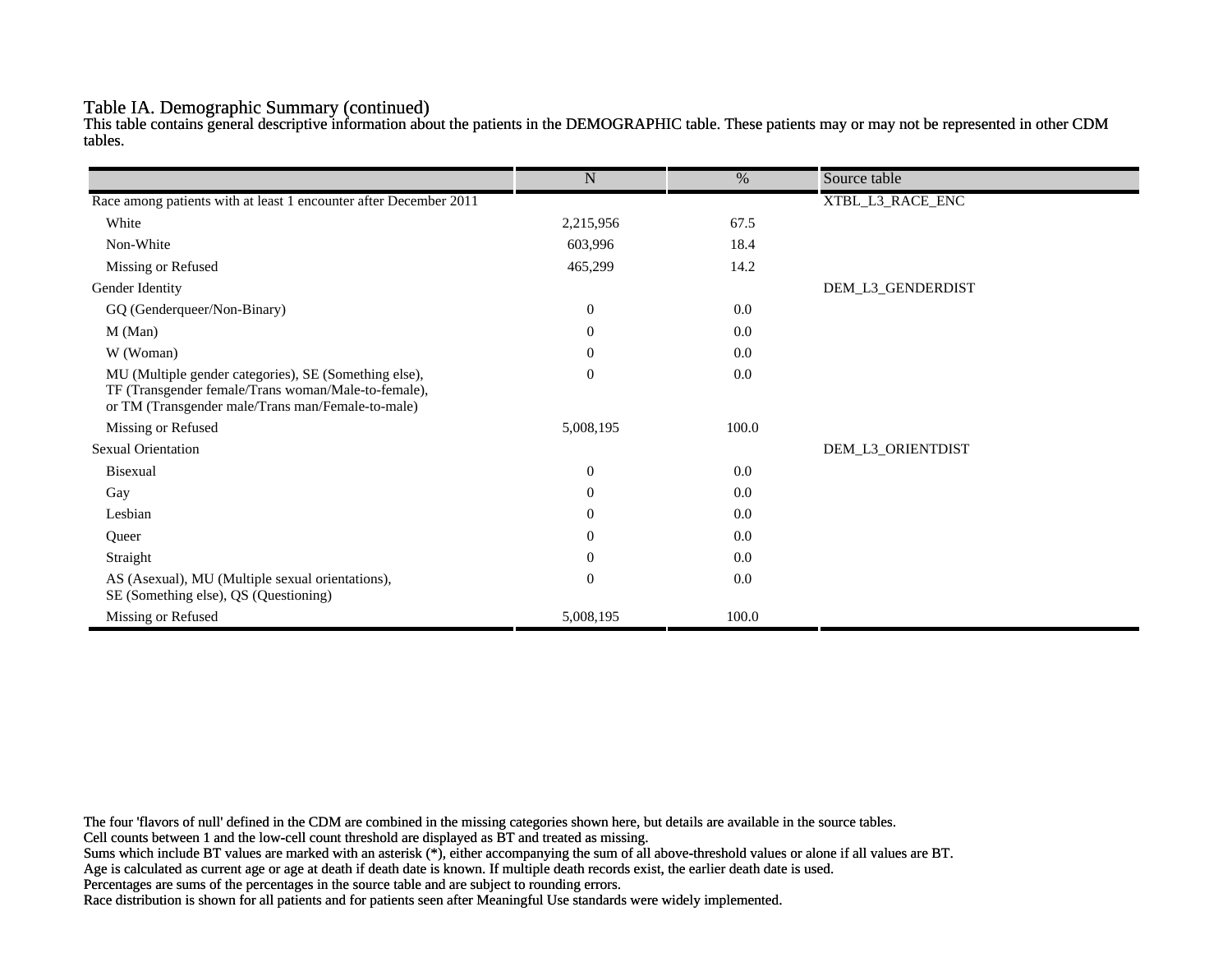## Table IB. Potential Pools of Patients

This table illustrates the number of patients meeting different inclusion criteria and supports Data Check 3.04 (less than 50% of patients with encounters have DIAGNOSIS records) and Data Check 3.05 (less than 50% of patients with encounters have PROCEDURES records). Data check exceptions are highlighted in red and must be corrected.

| Metric                                                                                                                                          | <b>Metric Description</b>                                                                                                                                    | Result    | Source table                 |
|-------------------------------------------------------------------------------------------------------------------------------------------------|--------------------------------------------------------------------------------------------------------------------------------------------------------------|-----------|------------------------------|
| Potential pool of patients for observational studies                                                                                            | Number of unique patients with at least 1 ED, EI, IP, OS, TH, or AV encounter<br>within the past 5 years                                                     | 2,013,857 | ENC_L3_DASH2                 |
| Potential pool of patients for trials                                                                                                           | Number of unique patients with at least 1 ED, EI, IP, OS, TH, or AV encounter<br>within the past 1 year                                                      | 771,007   | ENC L3 DASH2                 |
| Potential pool of patients for studies requiring data<br>on diagnoses, vital measures and (a) medications<br>or (b) medications and lab results | Number of unique patients with at least 1 encounter and DIAGNOSIS and<br>VITAL records within the past 5 years                                               | 1,638,852 | XTBL L3 DASH1                |
|                                                                                                                                                 | Number of unique patients with at least 1 encounter and DIAGNOSIS, VITAL,<br>and PRESCRIBING or DISPENSING records within the past 5 years                   | 1,249,358 | XTBL L3 DASH2                |
|                                                                                                                                                 | Number of unique patients with at least 1 encounter and DIAGNOSIS, VITAL,<br>PRESCRIBING or DISPENSING, and LAB RESULT CM records within the<br>past 5 years | 929,475   | XTBL L3 DASH3                |
| Patients with diagnosis data                                                                                                                    | Percentage of patients with encounters who have at least 1 diagnosis                                                                                         | 83%       | $ENC$ $L3$ $N$ ;<br>DIA L3 N |
| Patients with procedure data                                                                                                                    | Percentage of patients with encounters who have at least 1 procedure                                                                                         | 52%       | $ENC_L3_N;$<br>PRO_L3_N      |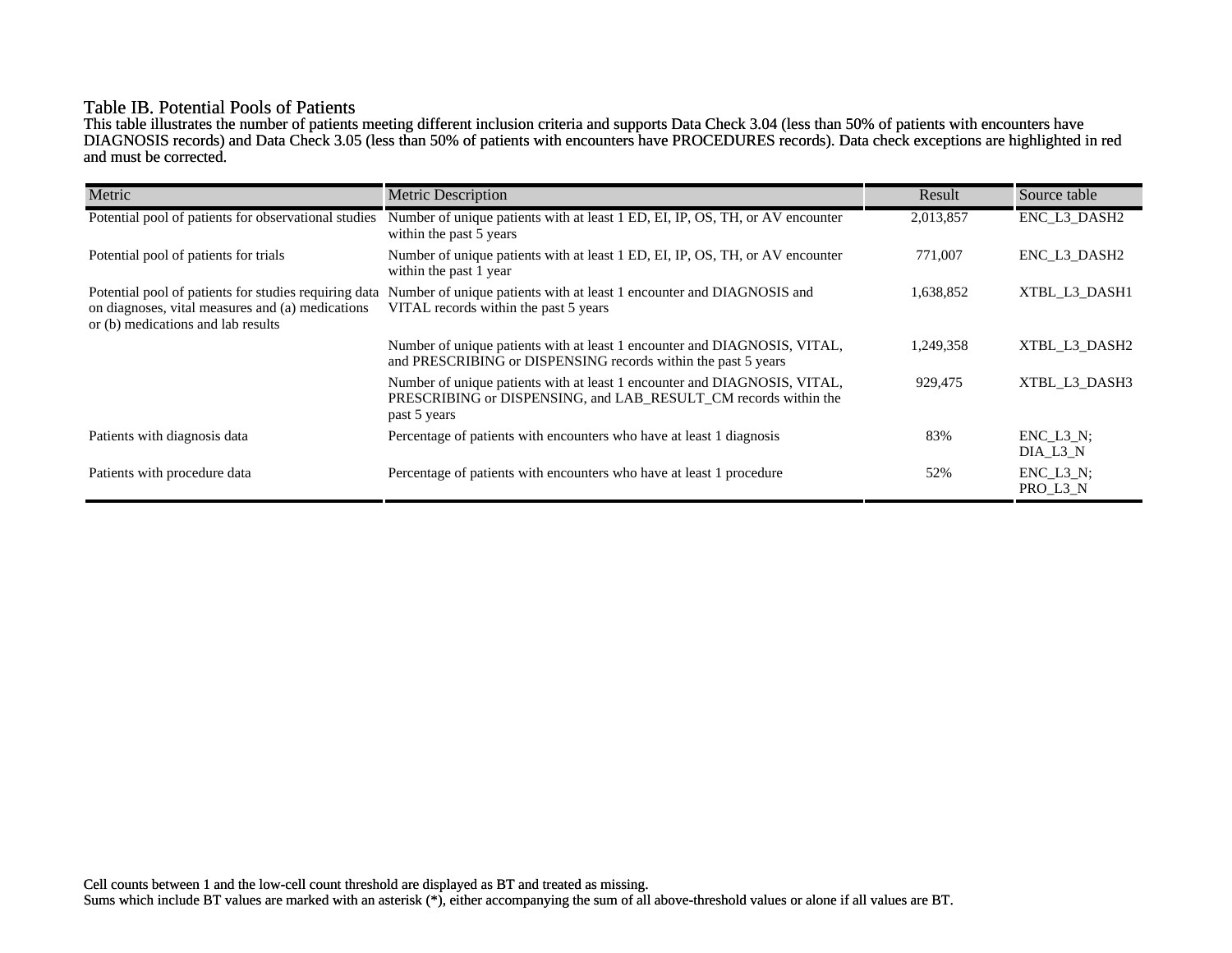## Table IC. Height, Weight, and Body Mass Index

This table contains descriptive statistics and frequencies of VITAL measurements.

|                                    | Result     | %    | Source table   |  |
|------------------------------------|------------|------|----------------|--|
| Height measurements                |            |      | VIT_L3_HT_DIST |  |
| Records                            | 13,823,809 |      |                |  |
| Height (inches), mean              | 64         |      |                |  |
| Height (inches), median            | 66         |      |                |  |
| Weight measurements                |            |      | VIT_L3_WT_DIST |  |
| Records                            | 18,885,305 |      |                |  |
| Weight (lbs.), mean                | 167        |      |                |  |
| Weight (lbs.), median              | 171        |      |                |  |
| Body Mass Index (BMI) measurements |            |      | VIT_L3_BMI     |  |
| Records                            | 4,728,993  |      |                |  |
| $BMI \leq=25$                      | 1,786,441  | 37.8 |                |  |
| <b>BMI 26-30</b>                   | 1,247,446  | 26.4 |                |  |
| $BMI \geq 31$                      | 1,695,106  | 35.8 |                |  |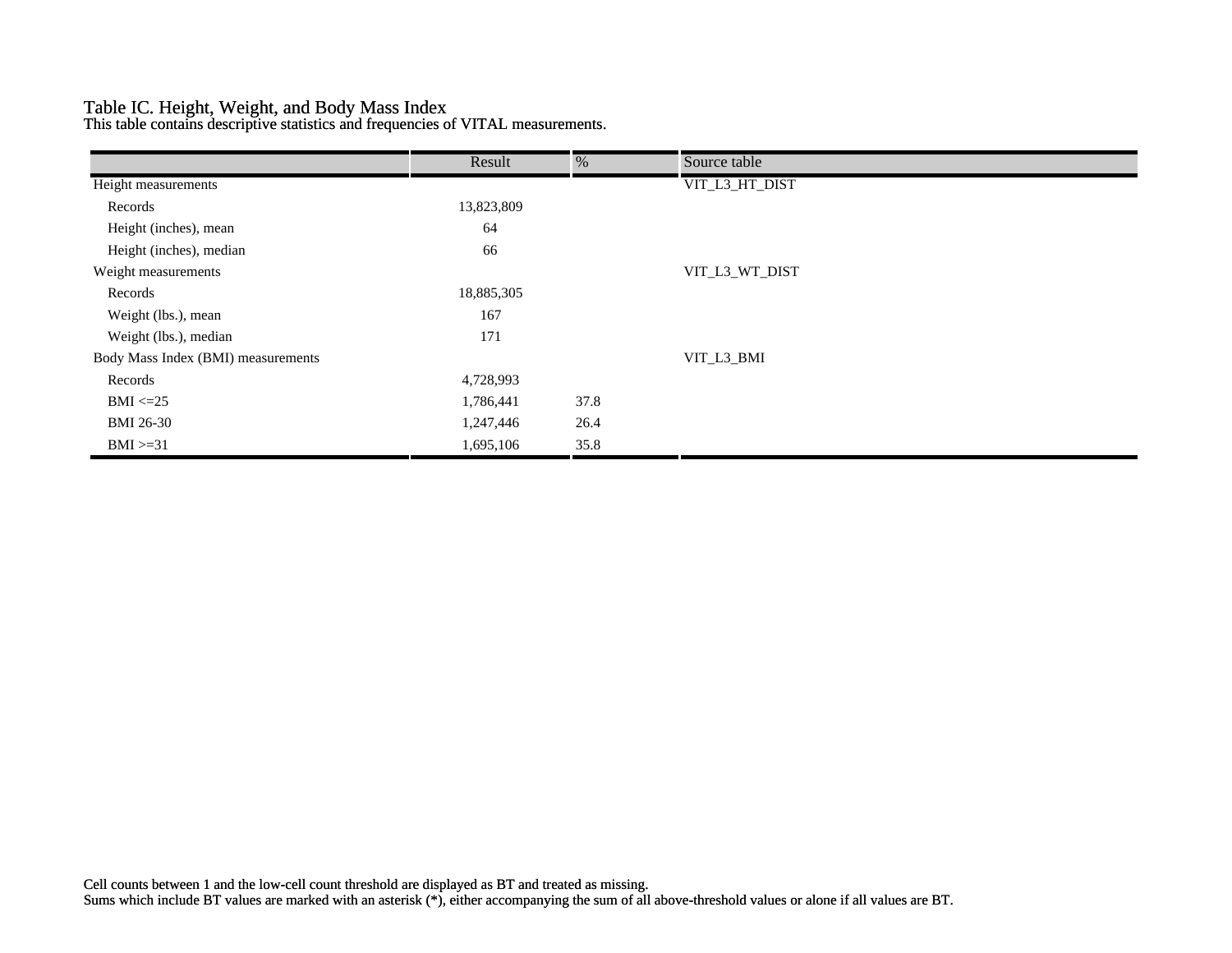#### Table 1D. Records, Refresh Dates, Patients, Encounters, and Date Ranges by Table

This table displays record counts and refresh dates for all populated tables, and summary counts and date ranges for the characterized data. The characterized data may be a subset of all data for all tables except for DEMOGRAPHIC, DEATH\_CAUSE, HASH\_TOKEN, LAB\_HISTORY, LDS\_ADDRESS\_HISTORY, and PROVIDER. Differences are due to the lookback date restriction and/or the exclusion of LOINC codes that may contain PII from the OBS\_CLIN, OBS\_GEN, LAB\_RESULT\_CM and PRO\_CM tables. These data support Data Check 1.18 (table refresh dates are not documented). Data check exceptions are highlighted in red and must be corrected.

|                    |               | All Data        | <b>Characterized Data</b> |           | <b>Characterized Data Range</b> |                                 |                   |                    |                                            |
|--------------------|---------------|-----------------|---------------------------|-----------|---------------------------------|---------------------------------|-------------------|--------------------|--------------------------------------------|
| Table              | Records       | Refresh<br>Date | Records                   | Patients  | Encounters                      | Field name                      | 5th<br>Percentile | 95th<br>Percentile | <b>Source Tables</b>                       |
| <b>DEMOGRAPHIC</b> | 5,008,195     | 21JAN2022       | 5,008,195                 | 5,008,195 | ---                             | <b>BIRTH_DATE</b>               | 1927_Aug          | 2013_Nov           | XTBL_L3_REFRESH_<br>DATE;<br>XTBL L3 DATES |
| <b>ENROLLMENT</b>  | 5,007,558     | 21JAN2022       | 3,285,251                 | 3,285,251 | $---$                           | ENR_START_<br>DATE <sup>^</sup> | 1998_Jun          | 2020_Dec           | XTBL_L3_REFRESH_<br>DATE:<br>XTBL_L3_DATES |
| <b>ENCOUNTER</b>   | 85,899,957    | 21JAN2022       | 74,079,075                | 3,285,251 | 74,079,075                      | <b>ADMIT DATE</b>               | 2012_Aug          | 2021_Apr           | XTBL_L3_REFRESH_<br>DATE:<br>XTBL_L3_DATES |
| <b>DIAGNOSIS</b>   | 175,669,868   | 21JAN2022       | 152,449,827               | 2,737,975 | 30,069,230                      | <b>ADMIT_DATE</b>               | 2012_Aug          | $2021$ Apr         | XTBL_L3_REFRESH_<br>DATE;<br>XTBL_L3_DATES |
| <b>PROCEDURES</b>  | 30,858,358    | 21JAN2022       | 24,317,433                | 1,721,963 | 12,115,166                      | <b>ADMIT DATE</b>               | 2012 Jun          | 2020 May           | XTBL L3 REFRESH<br>DATE:<br>XTBL_L3_DATES  |
| <b>DEATH</b>       | 166,917       | 21JAN2022       | 166,917                   | 166,917   | $---$                           | <b>DEATH DATE</b>               | 2013 Mar          | 2021_Sep           | XTBL_L3_REFRESH_<br>DATE:<br>XTBL_L3_DATES |
| <b>VITAL</b>       | 272,190,687   | 21JAN2022       | 245,668,692               | 2,535,052 | 15,169,397                      | <b>MEASURE DATE</b>             | 2012_Nov          | 2021_Jul           | XTBL_L3_REFRESH_<br>DATE:<br>XTBL_L3_DATES |
| LAB_RESULT_CM      | 614,559,241   | 21JAN2022       | 518,696,562               | 1,820,352 | 9,118,184                       | <b>RESULT_DATE</b>              | 2012_Jul          | 2021_May           | XTBL_L3_REFRESH_<br>DATE:<br>XTBL_L3_DATES |
| <b>PRESCRIBING</b> | 114, 347, 168 | 21JAN2022       | 98,974,976                | 2,037,338 | 8,354,025                       | RX ORDER DATE                   | 2012 Aug          | 2021 May           | XTBL_L3_REFRESH_<br>DATE:<br>XTBL_L3_DATES |

^The lookback date for ENROLLMENT considers either ENR\_START\_DATE or ENR\_END\_DATE, but only ENR\_START\_DATE is displayed here. Descriptive statistics for ENR\_END\_DATE are available in the XTBL\_L3\_DATES dataset.

The source for the total number of records is the DATAMART\_ALL table.

Cell counts between 1 and the low-cell count threshold are displayed as BT and treated as missing.

Records are the sum of ALL\_N and NULL\_N for the field which is the primary key for the table. Patients are the sum of DISTINCT\_N and NULL\_N for the PATID field. Encounters are the sum of DISTINCT\_N and NULL\_N for the ENCOUNTERID field.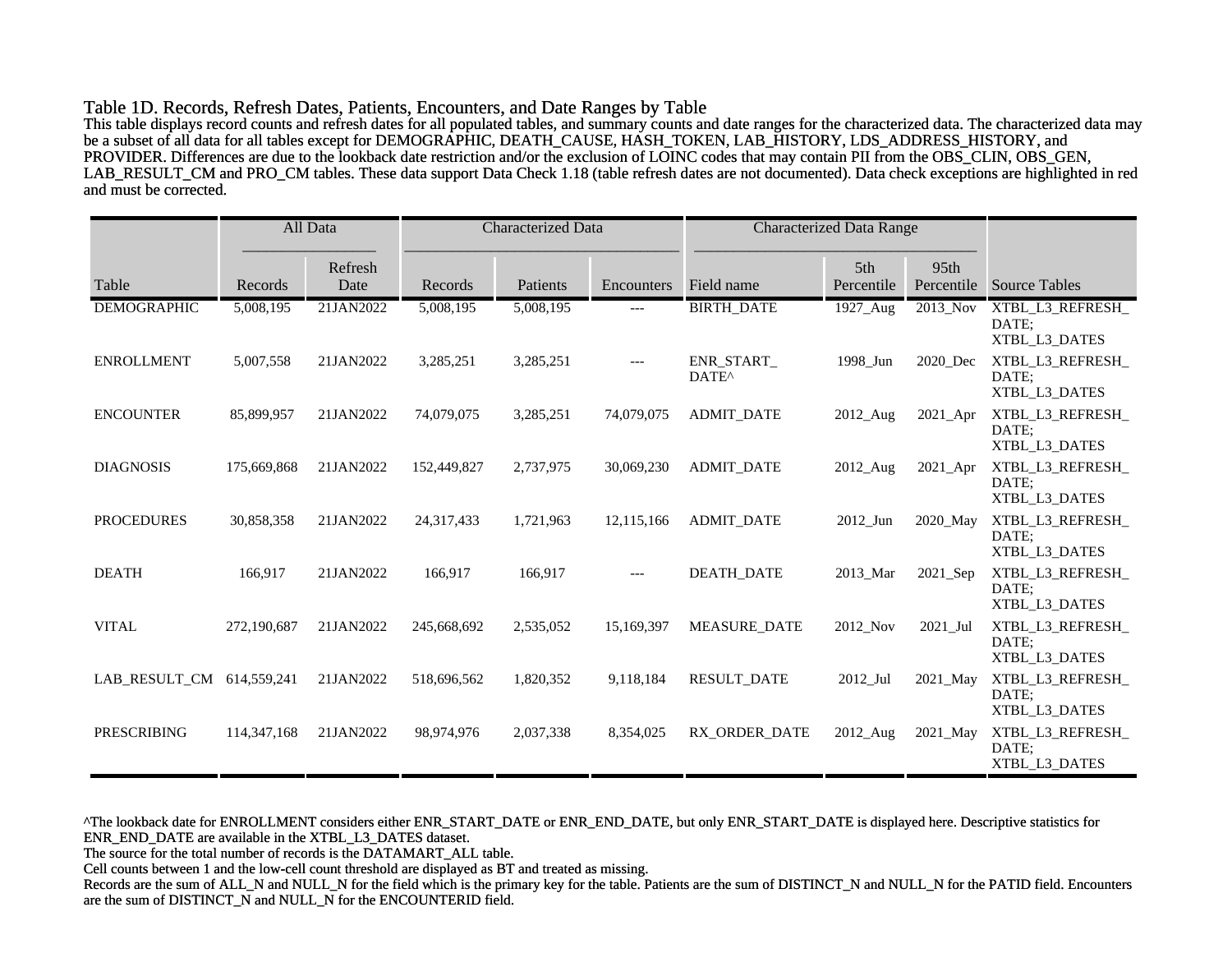Table 1D. Records, Refresh Dates, Patients, Encounters, and Date Ranges by Table (continued - page 2 of 3) This table displays record counts and refresh dates for all populated tables, and summary counts and date ranges for the characterized data. The characterized data may be a subset of all data for all tables except for DEMOGRAPHIC, DEATH\_CAUSE, HASH\_TOKEN, LAB\_HISTORY, LDS\_ADDRESS\_HISTORY, and PROVIDER. Differences are due to the lookback date restriction and/or the exclusion of LOINC codes that may contain PII from the OBS\_CLIN, OBS\_GEN, LAB\_RESULT\_CM and PRO\_CM tables. These data support Data Check 1.18 (table refresh dates are not documented). Data check exceptions are highlighted in red and must be corrected.

|                  |           | All Data        | Characterized Data |          | <b>Characterized Data Range</b> |             |                               |                  |                                            |
|------------------|-----------|-----------------|--------------------|----------|---------------------------------|-------------|-------------------------------|------------------|--------------------------------------------|
| Table            | Records   | Refresh<br>Date | Records            | Patients | Encounters                      | Field name  | 5 <sup>th</sup><br>Percentile | 95 <sub>th</sub> | Percentile Source Tables                   |
| <b>CONDITION</b> | 3,672,620 | 21JAN2022       | 3,341,658          | 525,216  | 940,748                         | REPORT DATE | 2015 Mar                      | 2021_Aug         | XTBL_L3_REFRESH_<br>DATE:<br>XTBL L3 DATES |
| <b>PROVIDER</b>  | 243,202   | 21JAN2022       | 243,202            | $---$    | $---$                           | $---$       | $---$                         | $---$            | XTBL L3 REFRESH<br><b>DATE</b>             |

^The lookback date for ENROLLMENT considers either ENR\_START\_DATE or ENR\_END\_DATE, but only ENR\_START\_DATE is displayed here. Descriptive statistics for ENR\_END\_DATE are available in the XTBL\_L3\_DATES dataset. The source for the total number of records is the DATAMART\_ALL table. Cell counts between 1 and the low-cell count threshold are displayed as BT and treated as missing. Records are the sum of ALL\_N and NULL\_N for the field which is the primary key for the table. Patients are the sum of DISTINCT\_N and NULL\_N for the PATID field. Encounters are the sum of DISTINCT\_N and NULL\_N for the ENCOUNTERID field.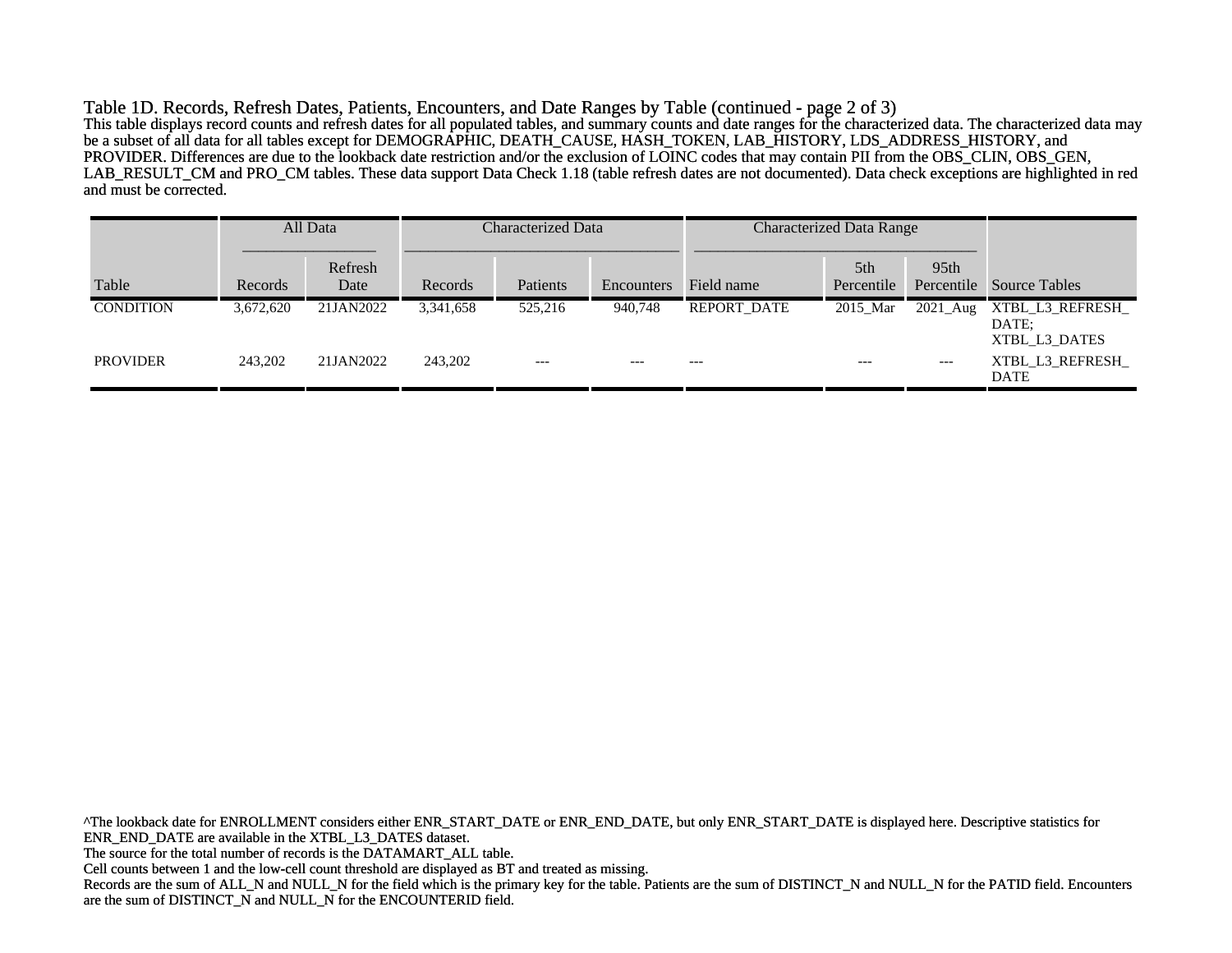Table 1D. Records, Refresh Dates, Patients, Encounters, and Date Ranges by Table (continued - page 3 of 3) This table displays record counts and refresh dates for all populated tables, and summary counts and date ranges for the characterized data. The characterized data may be a subset of all data for all tables except for DEMOGRAPHIC, DEATH\_CAUSE, HASH\_TOKEN, LAB\_HISTORY, LDS\_ADDRESS\_HISTORY, and PROVIDER. Differences are due to the lookback date restriction and/or the exclusion of LOINC codes that may contain PII from the OBS\_CLIN, OBS\_GEN, LAB\_RESULT\_CM and PRO\_CM tables. These data support Data Check 1.18 (table refresh dates are not documented). Data check exceptions are highlighted in red and must be corrected.

|                               |           | All Data        | Characterized Data |           |            | <b>Characterized Data Range</b> |                               |                    |                                            |
|-------------------------------|-----------|-----------------|--------------------|-----------|------------|---------------------------------|-------------------------------|--------------------|--------------------------------------------|
| Table                         | Records   | Refresh<br>Date | Records            | Patients  | Encounters | Field name                      | 5 <sup>th</sup><br>Percentile | 95th<br>Percentile | <b>Source Tables</b>                       |
| LDS ADDRESS<br><b>HISTORY</b> | 4,739,332 | 21JAN2022       | 4,739,332          | 4,739,332 | $---$      | $---$                           | $---$                         | $---$              | XTBL L3 REFRESH<br><b>DATE</b>             |
| <b>IMMUNIZATION</b>           | 786.303   | 21JAN2022       | 516,877            | 149,405   | 268,798    | VX RECORD DATE                  | 2012 Oct                      | 2018 Feb           | XTBL_L3_REFRESH_<br>DATE:<br>XTBL L3 DATES |

^The lookback date for ENROLLMENT considers either ENR\_START\_DATE or ENR\_END\_DATE, but only ENR\_START\_DATE is displayed here. Descriptive statistics for ENR\_END\_DATE are available in the XTBL\_L3\_DATES dataset. The source for the total number of records is the DATAMART\_ALL table. Cell counts between 1 and the low-cell count threshold are displayed as BT and treated as missing. Records are the sum of ALL\_N and NULL\_N for the field which is the primary key for the table. Patients are the sum of DISTINCT\_N and NULL\_N for the PATID field. Encounters are the sum of DISTINCT\_N and NULL\_N for the ENCOUNTERID field.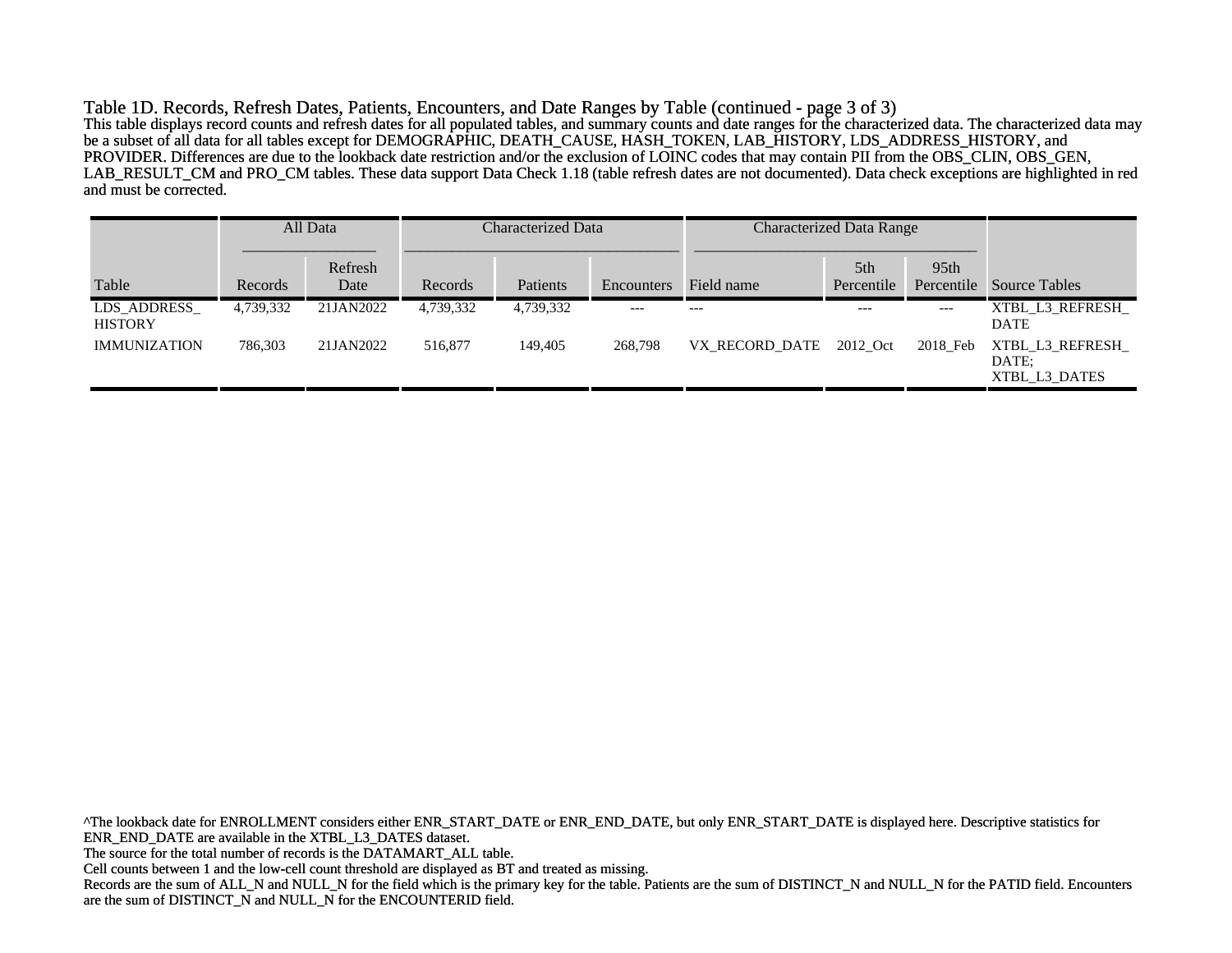# Table IE. Records Per Table By Encounter Type

This table contains record counts by encounter type for the ENCOUNTER, DIAGNOSIS, and PROCEDURES tables.

|                                         | <b>ENCOUNTER</b> |      | <b>DIAGNOSIS</b> |      | <b>PROCEDURES</b> |      |
|-----------------------------------------|------------------|------|------------------|------|-------------------|------|
| <b>Encounter Type</b>                   | N                | $\%$ | N                | %    | N                 | %    |
| AV (Ambulatory Visit)                   | 57,826,059       | 78.1 | 105,110,626      | 68.9 | 20,893,834        | 85.9 |
| ED (Emergency Dept)                     | 3,368,824        | 4.5  | 21,552,113       | 14.1 | 376,743           | 1.5  |
| EI (ED to IP Stay)                      | 0                |      |                  |      | $\theta$          |      |
| IC (Institutional Professional Consult) | $\Omega$         |      |                  |      | $\theta$          |      |
| IP (Inpatient Hospital Stay)            | 1,506,151        | 2.0  | 21,321,620       | 14.0 | 2,869,576         | 11.8 |
| IS (Non-acute Institutional Stay)       | $\Omega$         |      |                  |      | $\Omega$          |      |
| OA (Other Ambulatory Visit)             | $\Omega$         |      |                  |      | $\theta$          |      |
| OS (Observation Stay)                   | 133,563          | 0.2  | 767,205          | 0.5  | 136,531           | 0.6  |
| TH (Telehealth)                         | 0                |      |                  |      | $\theta$          |      |
| Missing, NI, UN or OT                   | 11,244,478       | 15.2 | 3,698,263        | 2.4  | 40,749            | 0.2  |
| Total                                   | 74,079,075       |      | 152,449,827      |      | 24,317,433        |      |
| Source table                            | ENC_L3_ENCTYPE   |      | DIA_L3_ENCTYPE   |      | PRO_L3_ENCTTPE    |      |